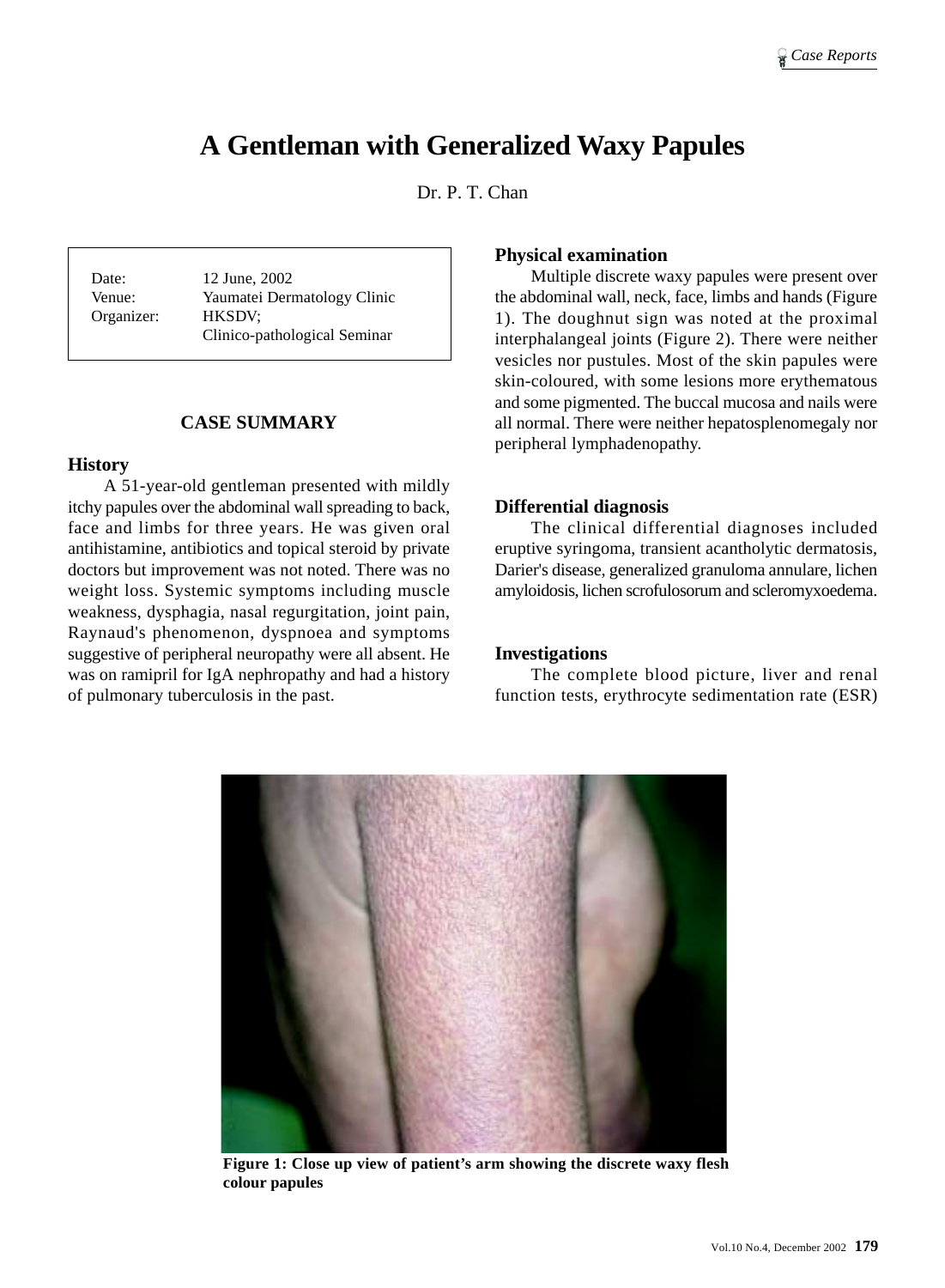

**Figure 2: Discrete papules over dorsum of hand and the doughnut sign over the proximal interphalangeal joints**

were normal. Other blood tests including creatinine phosphokinase (CPK), lactic dehydrogenase (LDH), thyroid function test, anti-nuclear factor and anti-ENA were also normal. Serum immunoelectrophoresis revealed an IgGλ paraprotein; IgA and IgM levels were not suppressed. Urine immunofixation also showed a faint IgGλ paraprotein. Chest X-ray showed granulomas in the left apex and fibrosis in both upper zones suggestive of old tuberculosis. An incisional skin biopsy was done on his left shoulder. It showed mild epidermal hyperplasia overlying dermal papules, which were composed of fibroblastic proliferation in mucin deposition. Pigmentary incontinence was apparent. Inflammatory infiltrate and sclerodermoid background were not noted. No amyloid deposit was noted. The histological features were compatible with scleromyxoedema.

#### **Progress**

He was given topical steroid but the lesions remained static. Dermabrasion was tried on the posterior neck and upper back of the patient. It resulted in flattening of the papules. He was referred to the physician for work up of his paraproteinaemia.

#### **REVIEW ON SCLEROMYXOEDEMA**

#### **Definition**<sup>1</sup>

Lichen myxoedematosus is a disorder characterized by lichenoid papules, nodules and/or plaques due to mucin dermal deposition and a variable degree of fibrosis without thyroid dysfunction. It is further subdivided into three forms: generalized papular and sclerodermoid form (also called scleromyxoedema), a localized papular form and an atypical or intermediate form that does not meet the criteria for either scleromyxoedema or the localized form. Our patient has features compatible with scleromyxoedema. Diagnosis of scleromyxoedema should fulfill the following criteria: (1) generalized papular and sclerodermoid eruption; (2) mucin deposition, fibroblast proliferation and fibrosis; (3) monoclonal gammopathy; and (4) the absence of thyroid disease.

#### **Pathogenesis**

The exact pathogenesis is not known. It is suspected that paraprotein can directly stimulate fibroblast proliferation and mucin deposition. Previous study had shown sera from patients with lichen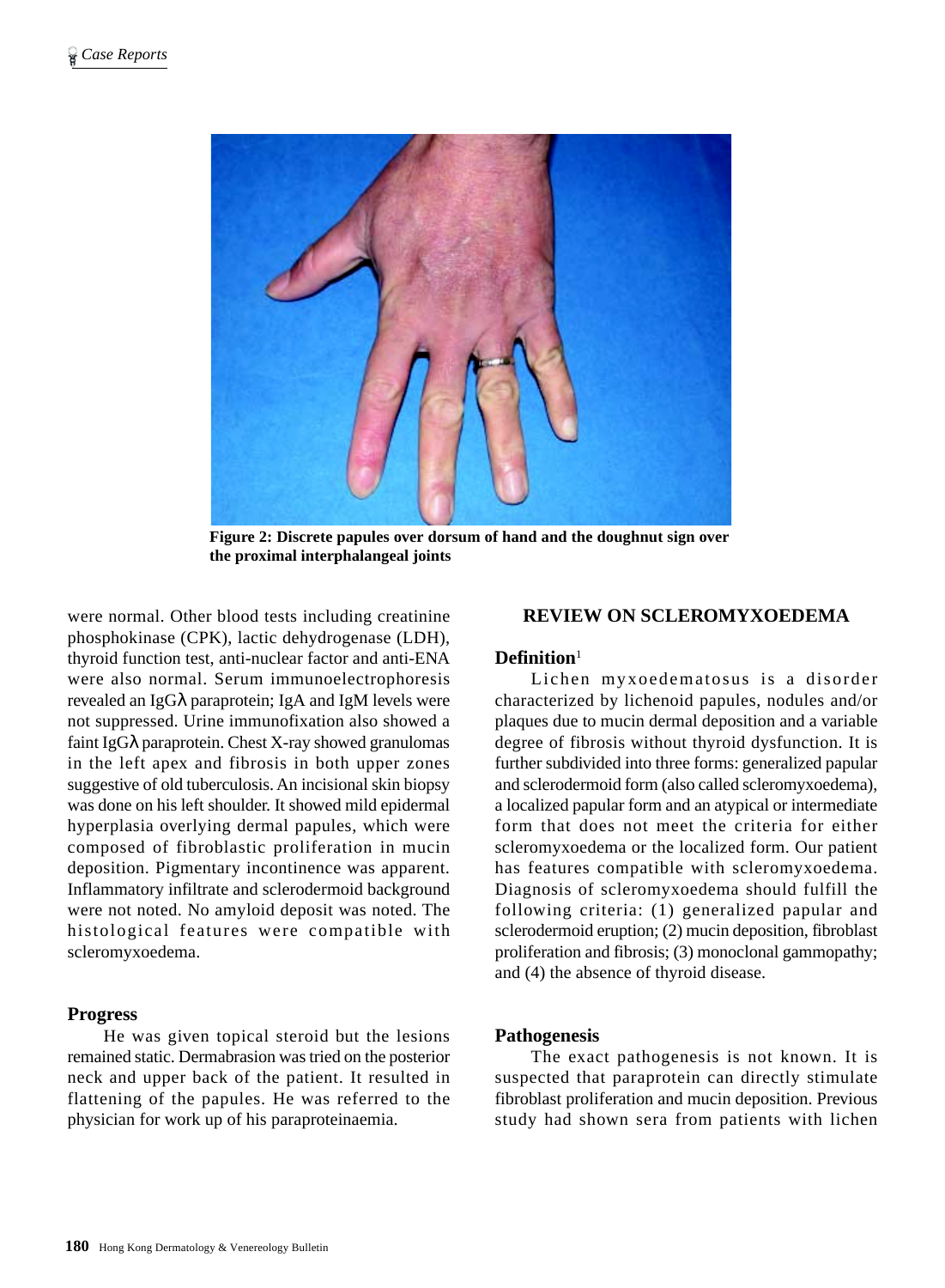myxoedematosus stimulated fibroblast proliferation in vitro, but removal of paraprotein did not affect fibroblast proliferation.2 This suggested that another serum factor, not the paraprotein, was responsible for the fibroblast stimulation. Another group was able to show that sera from patients with lichen myxoedematosus stimulated hyaluronic acid and prostaglandin production by human fibroblast.3

#### **Epidemiology**

Scleromyxoedema is a rare disease. It usually occurs in middle-aged adults with no sexual predilection.

#### **Clinical features**1,4

Cutaneous involvement manifests as a symmetric eruption of tiny closely spaced papules located at hands, forearms, face, neck, upper trunk and thighs. The skin nearby is shiny and oedematous. Erythema and a brownish discoloration may also be present in the involved areas. The glabella may be involved with deep longitudinal furrows. Skin stiffening with decreased mobility of mouth and joints may occur at a later stage. An elevated rim with a central depression due to skin thickening may be seen over the proximal interphalangeal joints of the hands ("doughnut sign").

Systemic involvement is usual in scleromyxoedema. Paraprotein is found in 83.2% of cases, mostly of the IgGλ subtype. Progression to multiple myeloma occurs in only 10% of cases. Other systemic involvement includes proximal myopathy, seronegative arthritis, Raynaud's phenomenon, dysphagia or nasal regurgitation secondary to gastrointestinal involvement, scleroderma-like renal disease, dyspnoea secondary to lung involvement and pulmonary hypertension. Central nervous system involvement includes confusion, dizziness, vertigo, dysarthria, ascending paralysis, seizures, syncope and coma. Peripheral neuropathy and carpal tunnel syndrome have also been reported.

#### **Pathology**<sup>2</sup>

Scleromyxoedema has a histological triad of diffuse deposit of mucin in the upper and mid dermis, increase in collagen deposition and a proliferation of irregularly arranged fibroblasts. The epidermis may be thinned by the pressure of underlying mucin. A slight perivascular, superficial lymphocytic cellular infiltrate is often present.

#### **Differential diagnosis**

This condition has to be distinguished from generalized granuloma annulare, which can also be presented clinically with diffuse cutaneous papules and histologically with mucin deposition. In generalized granuloma annulare, the eruption can be arranged in a circular or arciform pattern and histopathologically, necrobiosis of collagen and a palisading or interstitial histiocytic infiltrate may be present. In localized lichen myxoedematosus, systemic involvement and monoclonal gammopathy are absent. It is also important to distinguish scleromyxoedema from the other primary cutaneous mucinosis such as dysthyroidotic mucinosis, papular-nodular mucinosis associated with lupus erythematosus, papular mucinosis of the toxic oil syndrome and the L-tryptophan associated myalgiaeosinophilia syndrome.

#### **Treatment**<sup>1</sup>

As a rare disease, most reported treatment modalities were in the form of case reports or small series. The treatments reported to be useful for cutaneous disease include topical and intralesional hyaluronidase, topical and intralesional steroid, topical steroid with dimethyl sulfoxide, PUVA, Grenz ray, electron beam, dermabrasion and G-CSF. Treatments that have reported to be useful for cutaneous and systemic features include systemic steroid, oral retinoids, cyclosporin, melphalan, cyclophosphamide, interferon-α, intravenous immunoglobulin , autologous stem cell transplantation,<sup>7</sup> plasmapheresis and extracorporeal photochemotherapy. In general, toxic drugs should be limited to patients who are disfigured, disabled or very ill.

*Learning points: Screening for the presence of paraprotein and thyroid function abnormalities should be performed in patients with scleromyxoedema.*